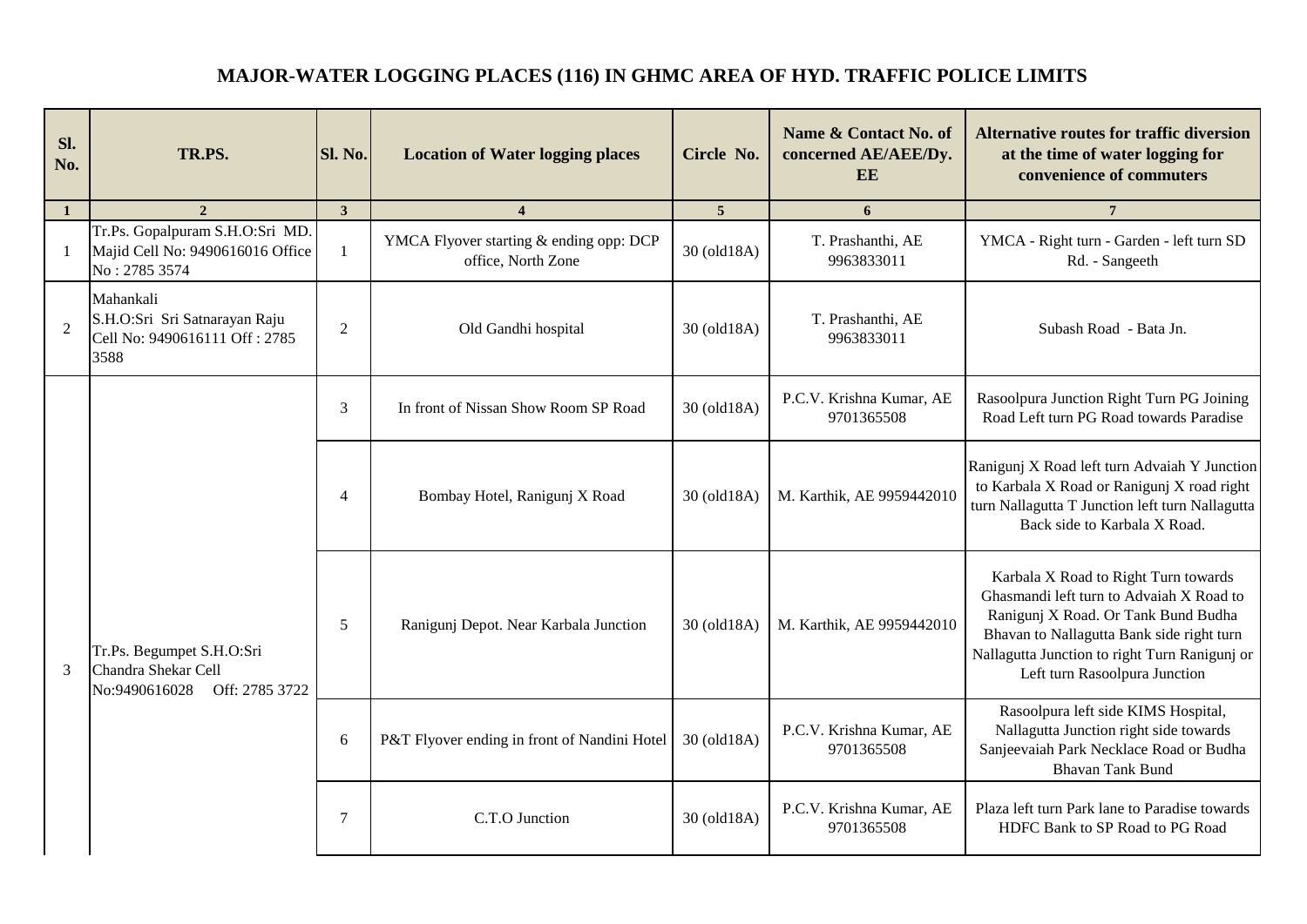| Sl.<br>No.     | TR.PS.                                                                            | Sl. No. | <b>Location of Water logging places</b>             | Circle No.   | Name & Contact No. of<br>concerned AE/AEE/Dy.<br>EE                               | <b>Alternative routes for traffic diversion</b><br>at the time of water logging for<br>convenience of commuters |
|----------------|-----------------------------------------------------------------------------------|---------|-----------------------------------------------------|--------------|-----------------------------------------------------------------------------------|-----------------------------------------------------------------------------------------------------------------|
|                |                                                                                   | 8       | MG Road, Gandhi Statue                              | 30 (old18A)  | M. Karthik, AE 9959442010                                                         | Paradise left turn Parklane Right turn towards<br>MG Road Rocha Bazar                                           |
|                |                                                                                   | 9       | Rocha Bazar towards Ranigunj                        | 30 (old18A)  | M. Karthik, AE 9959442010                                                         | No alternative route required, traffic move<br>freely                                                           |
|                |                                                                                   | 10      | Panjagutta Starting Flyover                         | 17 (old 10A) | Vinil AE, 7337557261<br>Dy.EE Ramesh, 8897508163                                  | NFCL, Taj Krishna, Road No-1/12                                                                                 |
|                |                                                                                   | 11      | Venkat Plaza, Opp Joy Alukas Showroom<br>Panjaguta  | 17 (old 10A) | P. Ashok Rao & 9550289953<br>Dy.EE Sri. P. Dy. EEKrishna<br>Chaitanya, 9701908887 | Towards Panjagutta Fly over                                                                                     |
|                |                                                                                   | 12      | Delhi wala Sweet House towards Shalimar<br>Junction | 17 (old 10A) | P. Ashok Rao & 9550289953<br>Dy.EE Sri. P. Dy. EEKrishna<br>Chaitanya, 9701908887 | Panjagutta X Road, NFCL Junction, SNT<br>Junction, Srinagar Colony,                                             |
|                |                                                                                   | 13      | Ameerpet near Charmas                               | 17 (old 10A) | P. Ashok Rao & 9550289953<br>Dy.EE Sri. P. Dy. EEKrishna<br>Chaitanya, 9701908887 | Shalimar Junction, Srinagar Colony, Krishna<br>Nagar                                                            |
|                |                                                                                   | 14      | Nims Hospital                                       | 17 (old 10A) | G.Charan &Ph7337557253<br>Dy. Sri Markende,<br>7995079799                         | KCP left turn, Taj Krishna, NFCL, Panjagutta                                                                    |
|                |                                                                                   | 15      | Ansar Manzil, opp: More super market                | 17 (old 10A) | G.Charan &Ph7337557253<br>Dy. Sri Markende,<br>7995079799                         | Taj Krishna Road No. 1/10, Rd No-1/12                                                                           |
| $\overline{4}$ | Tr.Ps. Panjagutta S.H.O:Sri<br>Santosh Kiran Cell<br>No:9490616023 Off: 2785 2491 | 16      | Panjagutta x road, near Masjid                      | 17 (old 10A) | G.Charan &Ph7337557253<br>Dy. Sri Markende,<br>7995079799                         | KCP left turn, Taj Krishna, NFCL, Panjagutta                                                                    |
|                |                                                                                   | 17      | Near CM Camp office                                 | 17 (old 10A) | P. Ashok Rao & 9550289953<br>Dy.EE Sri. P. Dy. EEKrishna<br>Chaitanya, 9701908887 | CM Camp Office towards Begumpet flyover                                                                         |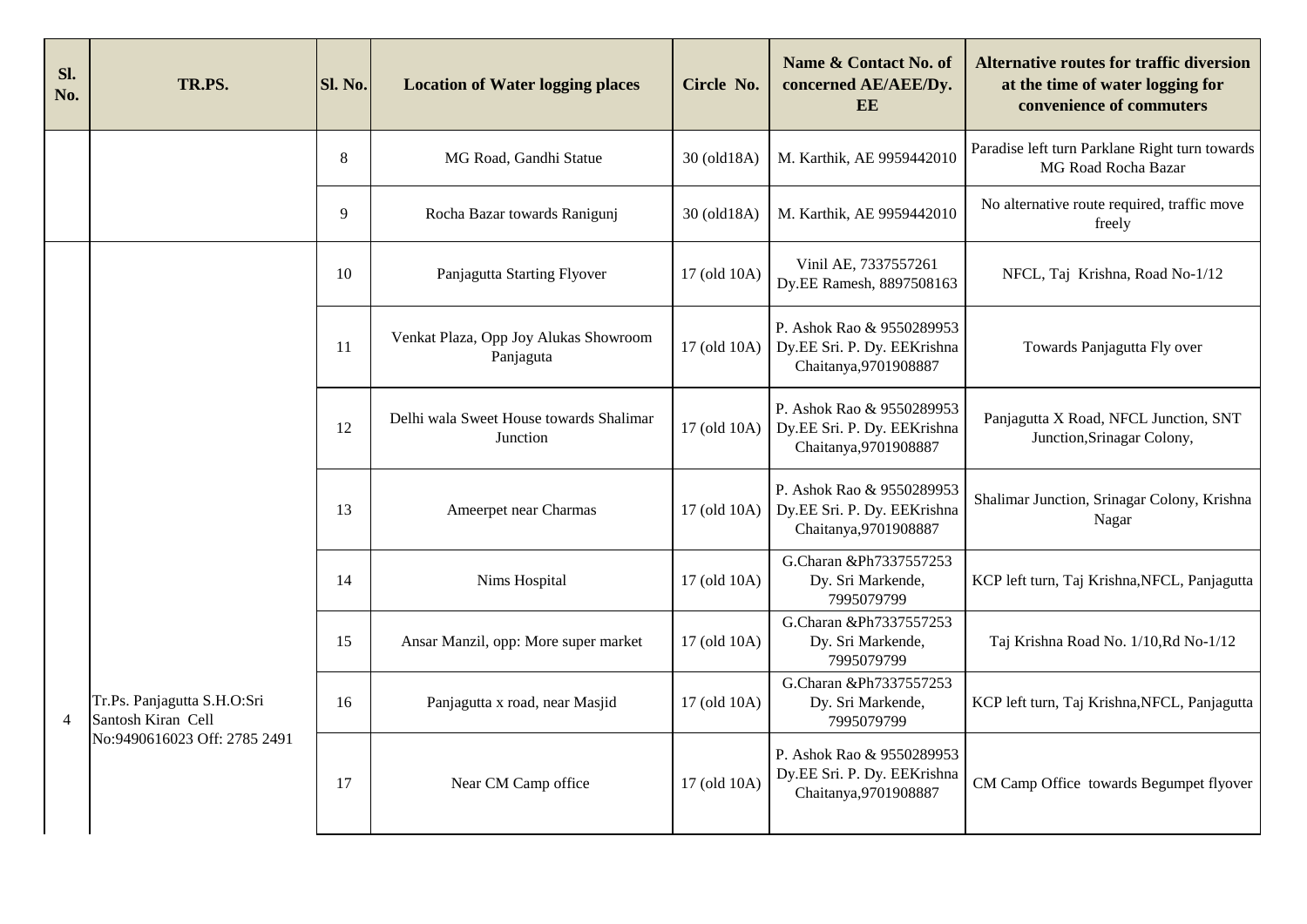| Sl.<br>No. | TR.PS. | Sl. No. | <b>Location of Water logging places</b>                                                              | Circle No.   | Name & Contact No. of<br>concerned AE/AEE/Dy.<br>EE                                     | <b>Alternative routes for traffic diversion</b><br>at the time of water logging for<br>convenience of commuters                                              |
|------------|--------|---------|------------------------------------------------------------------------------------------------------|--------------|-----------------------------------------------------------------------------------------|--------------------------------------------------------------------------------------------------------------------------------------------------------------|
|            |        | 18      | Near Lal Banglow, DK Road                                                                            | 17 (old 10A) | P. Ashok Rao & 9550289953<br>Dy.EE Sri. P. Dy. EEKrishna<br>Chaitanya, 9701908887       | Greenlands - Panjagutta - Ameerpet                                                                                                                           |
|            |        | 19      | More Jewellers, Panjagutta                                                                           | 17 (old 10A) | P. Ashok Rao & 9550289953<br>Chaitanya, 9701908887                                      | Dy.EE Sri. P. Dy. EEKrishna Panjagutta left turn and U turn towards NFCL<br>take U turn - Flyover Panjagutta                                                 |
|            |        | 20      | Sheesh Mahal Theater, Ameerpet                                                                       | 17 (old 10A) | T. Yateendra Mohan<br>&9701362703<br>Dy.EE Krishna Chaitanya                            | DK road right turn - Foot world - SR Nagar                                                                                                                   |
|            |        | 21      | D.G.P Residence , Kundhan bagh                                                                       | 17 (old 10A) | P. Ashok Rao & 9550289953<br>Dy.EE Sri. P. Dy. EEKrishna<br>Chaitanya, 9701908887       | DGP residence left turn towards BS Maktha<br>Kirthilal Jewellers - Monappa Road                                                                              |
|            |        | 22      | A) Maithrivanam junction B) In front of Plot<br>No D-76, Ramanna Enclave Apartment,<br>Madura Nagar. | 17 (old 10A) | P. Ashok Rao & 9550289953<br>Dy.EE Sri. P. Dy. EEKrishna<br>Chaitanya, 9701908887       | Mythrivanam left turn -State Home -<br>Yousufguda basthi - Krishnakanth park-<br>Kalyannagar signal right turn - Vengal Rao<br>Nagar - SR Nagar - Main road. |
|            |        | 23      | Near Harsha mess                                                                                     | 17 (old 10A) | P. Ashok Rao & 9550289953<br>Dy.EE Sri. P. Dy. EEKrishna<br>Chaitanya, 9701908887       | Mythrivanam left turn -State Home -<br>Yousufguda basthi - Krishnakanth park-<br>Kalyannagar signal right turn - Vengal Rao<br>Nagar - SR Nagar - Main road. |
|            |        | 24      | Satyam theatre Diversion                                                                             | 17 (old 10A) | A.E T. Yateendra Mohan<br>&9701362703<br>Dy.EE Sri. P. Krishna<br>Chaitanya, 9701908887 | Ameerpet jn. - Mata Temple left turn - again<br>U turn - SR Nagar main road.                                                                                 |
|            |        | 25      | Near Chest hospital                                                                                  | 19 (old10C)  | Sri Mohd Jameel Pasha, AEE<br>8790624601                                                | Diversion not required as traffic flows in two<br>lanes without obstructing and waterlogging<br>gets cleared slowly from the remaining<br>carriage way.      |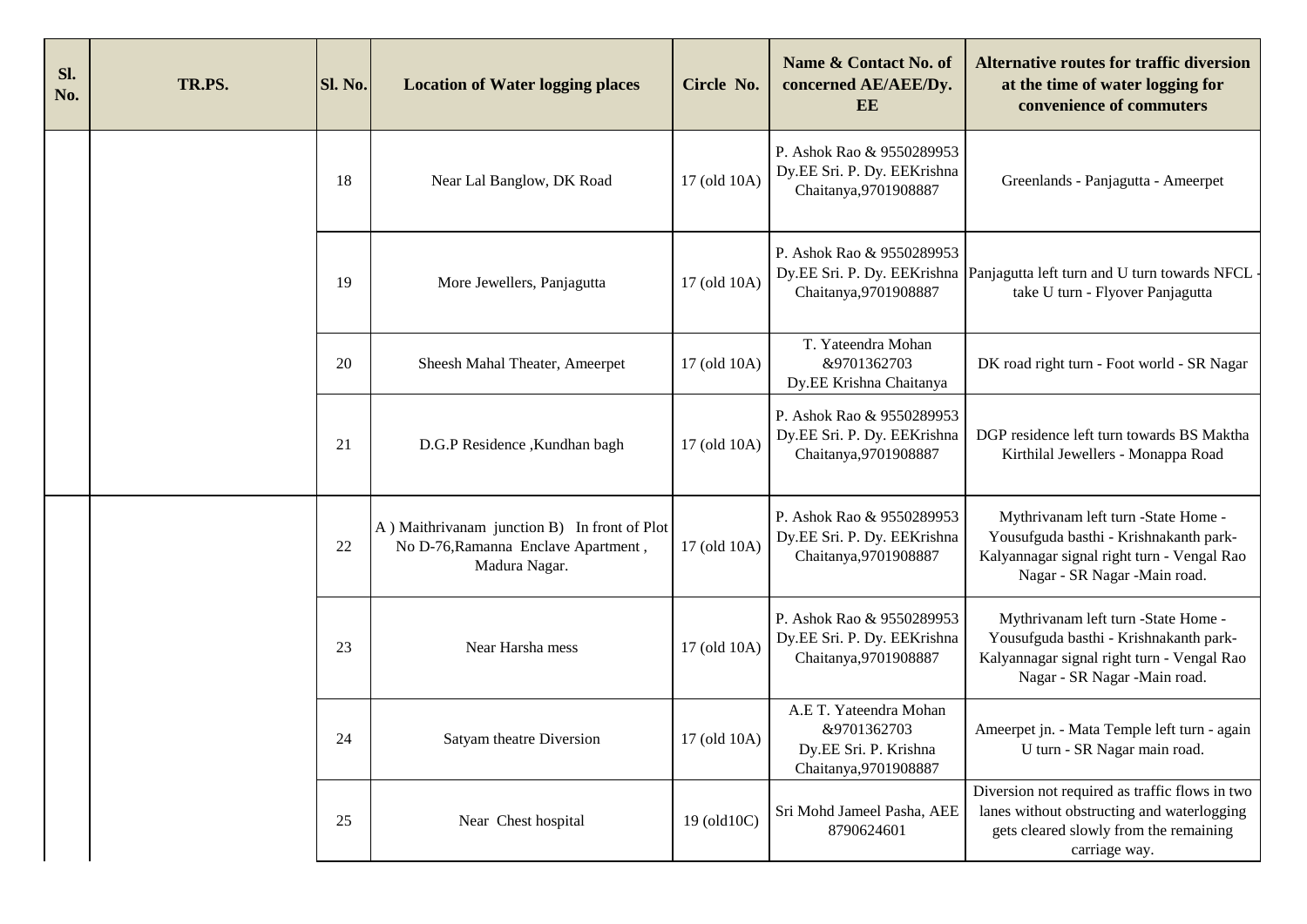| SI.<br>No. | TR.PS.                                                                                | Sl. No. | <b>Location of Water logging places</b>                                 | Circle No.   | Name & Contact No. of<br>concerned AE/AEE/Dy.<br>EE                                     | <b>Alternative routes for traffic diversion</b><br>at the time of water logging for<br>convenience of commuters                                         |
|------------|---------------------------------------------------------------------------------------|---------|-------------------------------------------------------------------------|--------------|-----------------------------------------------------------------------------------------|---------------------------------------------------------------------------------------------------------------------------------------------------------|
| 5          | Tr.Ps. S.R.Nagar S.H.O:Sri Ram<br>Linga Raju Cell No: 9490616344<br>Off: 2785 2506    | 26      | Opp. Mental hospital                                                    | 17 (old 10A) | L.Saritha<br>ph 7337557246<br>Dy.EE Krishna Chaitanya,<br>9701908887                    | Diversion not required as traffic flows in two<br>lanes without obstructing and waterlogging<br>gets cleared slowly from the remaining<br>carriage way. |
|            |                                                                                       | 27      | Between SR.Nagar Community hall to L&O<br>PS.SR.Nagar                   | 17 (old 10A) | A.E T. Yateendra Mohan<br>&9701362703<br>Dy.EE Sri. P. Krishna<br>Chaitanya, 9701908887 | Diversion not required as traffic flows in two<br>lanes without obstructing and waterlogging<br>gets cleared slowly from the remaining<br>carriage way. |
|            |                                                                                       | 28      | Prime Hospital, near Mythrivanam                                        | 17 (old 10A) | P. Ashok Rao & 9550289953<br>Dy.EE Sri. P. Dy. EEKrishna<br>Chaitanya, 9701908887       | Diversion not required as traffic flows in two<br>lanes without obstructing and waterlogging<br>gets cleared slowly from the remaining<br>carriage way. |
|            |                                                                                       | 29      | Vengal Rao Nagar                                                        | 19 (old10C)  | Sri Mohd Jameel Pasha, AEE<br>8790624601                                                | Diversion not required as traffic flows in two<br>lanes without obstructing and waterlogging<br>gets cleared slowly from the remaining<br>carriage way. |
|            |                                                                                       | 30      | Balkampet petrol pump                                                   | 17 (old 10A) | L.Saritha<br>ph 7337557246<br>Dy.EE Krishna Chaitanya,<br>9701908887                    | Diversion not required as traffic flows in two<br>lanes without obstructing and waterlogging<br>gets cleared slowly from the remaining<br>carriage way. |
|            |                                                                                       | 31      | Showrya Bhavan Junction                                                 | 18 (old10B)  | R. Venkatesh, 7331189507,<br>V. Hareram 9701365514                                      | Road No.36 towards L&O Jubilee Hills PS,<br>USHA Kiran, Kalajali, Check Post                                                                            |
|            |                                                                                       | 32      | Road No -10c                                                            | 18 (old10B)  | R. Venkatesh, 7331189507,<br>V. Hareram 9701365514                                      | Road No.36 towards L&O Jubilee Hills PS,<br>USHA Kiran, Kalajali, Check Post                                                                            |
|            |                                                                                       | 33      | Road No 1, Jubille Hills (Opp:Balakrishna<br>Residence)                 | 18 (old10B)  | R. Venkatesh, 7331189507,<br>V. Hareram 9701365514                                      | Apollo Hospital lane, Film nagar road, Rd.<br>No. 45, Pedamma Tempe lane, Usha Kiran,<br>Jubilee Hills check post.                                      |
| 6          | Tr.Ps. Jubilee Hills S.H.O: Sri<br>Balwanth Rao Cell No:<br>9490616121 Off: 2785 2349 | 34      | Sri Chaithnya jr collage Near BVBP Junction<br>(near CVR News building) | 18 (old10B)  | R. Venkatesh, 7331189507,<br>V. Hareram 9701365514                                      | Darga route - Prashanshan nagar right turn -<br>Minister Quarters left side - Journalist Colony                                                         |
|            |                                                                                       | 35      | Road 10 opp: apple bee school                                           | 18 (old10B)  | R. Venkatesh, 7331189507,<br>V. Hareram 9701365514                                      | Shourya Bhavan U turn - Rd. No. 36 - Jubilee<br>Hills Check post left turn Venkatagiri                                                                  |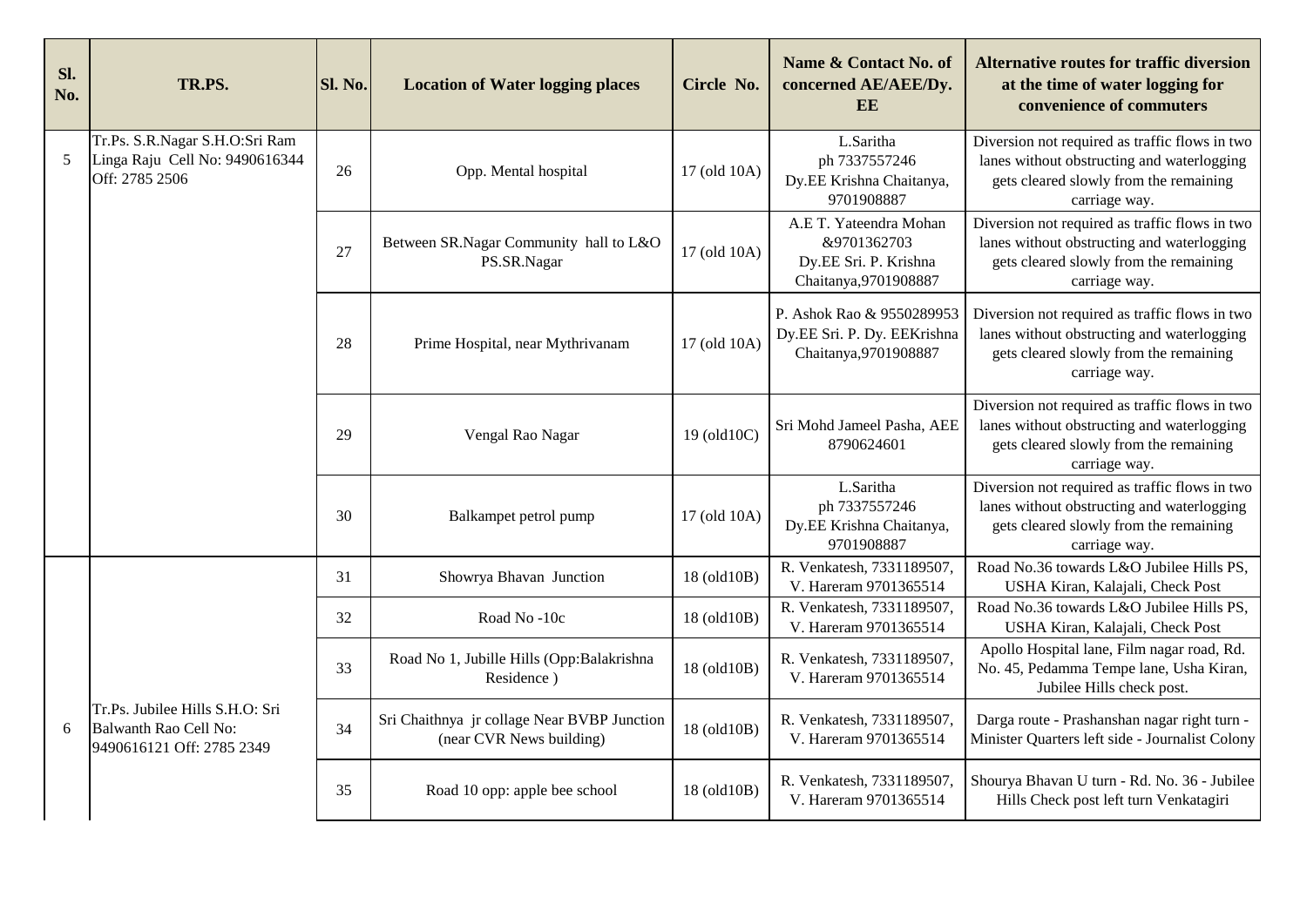| Sl.<br>No. | TR.PS.                                                                             | Sl. No. | <b>Location of Water logging places</b>                                                                                                                                                                   | Circle No.   | Name & Contact No. of<br>concerned AE/AEE/Dy.<br>EE                               | <b>Alternative routes for traffic diversion</b><br>at the time of water logging for<br>convenience of commuters                                                                                                                |
|------------|------------------------------------------------------------------------------------|---------|-----------------------------------------------------------------------------------------------------------------------------------------------------------------------------------------------------------|--------------|-----------------------------------------------------------------------------------|--------------------------------------------------------------------------------------------------------------------------------------------------------------------------------------------------------------------------------|
|            |                                                                                    | 36      | Poorna junction                                                                                                                                                                                           | 19 (old10C)  | A.E charan &Ph7337557253<br>Dy.Ee Sri. Markandeya<br>8897357775                   | Krishna Nagar Junction towards Green<br>Bawarchi hotel side                                                                                                                                                                    |
|            |                                                                                    | 37      | Green Bawarchi hotel towards Srinagar colony<br>Infront of VINFLORA Hotel.                                                                                                                                | 19 (old10C)  | P. Ashok Rao & 9550289953<br>Dy.EE Sri. P. Dy. EEKrishna<br>Chaitanya, 9701908887 | Green Bawarchi Left, Rinn Hotel Right turn,<br>Pragati Nagar T Junction, Naveen<br>Apartments, Weaves Tiles Shop, Shree<br>Krishna Marbles Shop Right,<br>S.S.Nigagamamam, Tanvir Hospital, ATM<br>Junction, Shalimar Junction |
|            | Tr.Ps. Banjarahills S.H.O:Sri<br>C.Vidya Sagar Cell<br>No:9490616037 Off:2785 2534 | 38      | KBR park, near Cream stone, Banjara Hills<br>(over flowing of rain water on to the road<br>towards Jubilee Hills check post from the<br>ponds of the park causing obstructing to the<br>traffic movement) | 18 (old10B)  | R. Venkatesh,<br>7331189507<br>V.Hareram<br>9701365514                            | Green Bawarchi Left, Rinn Hotel Right turn,<br>Pragati Nagar T Junction, Naveen<br>Apartments, Weaves Tiles Shop, Shree<br>Krishna Marbles Shop Right,<br>S.S.Nigagamamam, Tanvir Hospital, ATM<br>Junction, Shalimar Junction |
| $\tau$     |                                                                                    | 39      | Road no 12 Banjara Hills Opp side to<br>Traffic P.S Banjara Hills.                                                                                                                                        | 18 (old10B)  | Prerna, 9000114870 / D.<br>Ramesh, 8897508163                                     | ACB Office Lane, Sheron Chruch Road,<br>Venkateshwar Colony Right turn, MLA<br>Colony Residenc e Club, HDFC Bank (V6<br>Channel) Omega Hospital, VLCC, Janareddy<br>Residence, Apollo Junction                                 |
|            |                                                                                    | 40      | Before VLCC Bus stop towards Orrissa Island<br>from Bharatiya Vidya Bhavan towards<br>K.B.R.Park Side                                                                                                     | 18 (old10B)  | R. Venkatesh, 7331189507,<br>V. Hareram 9701365514                                | Volkswagon Showroom, NTV Office,<br>Road.No.86, MLA Colony, Lotus Pond,<br>Omega HDFC Bank(V6-Channel) MLA<br>Colony Residence, Venkateshwar Colony Left<br>Turn, Sheron Church, ACB Office                                    |
|            |                                                                                    | 41      | TRS Bhavan                                                                                                                                                                                                | 18 (old10B)  | Pandavula Vinil Kumar Goud,<br>7337557261                                         | Cancer Hospital, right turn NTR Bhavan<br>Junction, Jubileehills checkpost, Road.No45,<br>BVP Junction, OrissaIsland Junction,<br>Road.No.12 Banjarahills                                                                      |
|            |                                                                                    | 42      | Infront of Cinemax Theater Parking place<br>(Open Land)                                                                                                                                                   | 18 (old10B)  | Pandavula Vinil Kumar Goud<br>7337557261 / D. Ramesh,<br>8897508163               | Sagar Society bylane, Road.No.14, left turn,<br>Hertiage Super Market, U Turn,<br>Venkateshwar Temple, Road.No.14 U Turn,<br>Lucid Lane, NTR Bhavan Junciton                                                                   |
|            |                                                                                    | 43      | Venkateshwara hotel to HDFC bank                                                                                                                                                                          | 17 (old 10A) | G. Charan &Ph7337557253<br>Dy.Ee Sri. Markandeya<br>8897357775                    | Old PS Saifabad-Telephone bhavan-Iqbal<br>Minar                                                                                                                                                                                |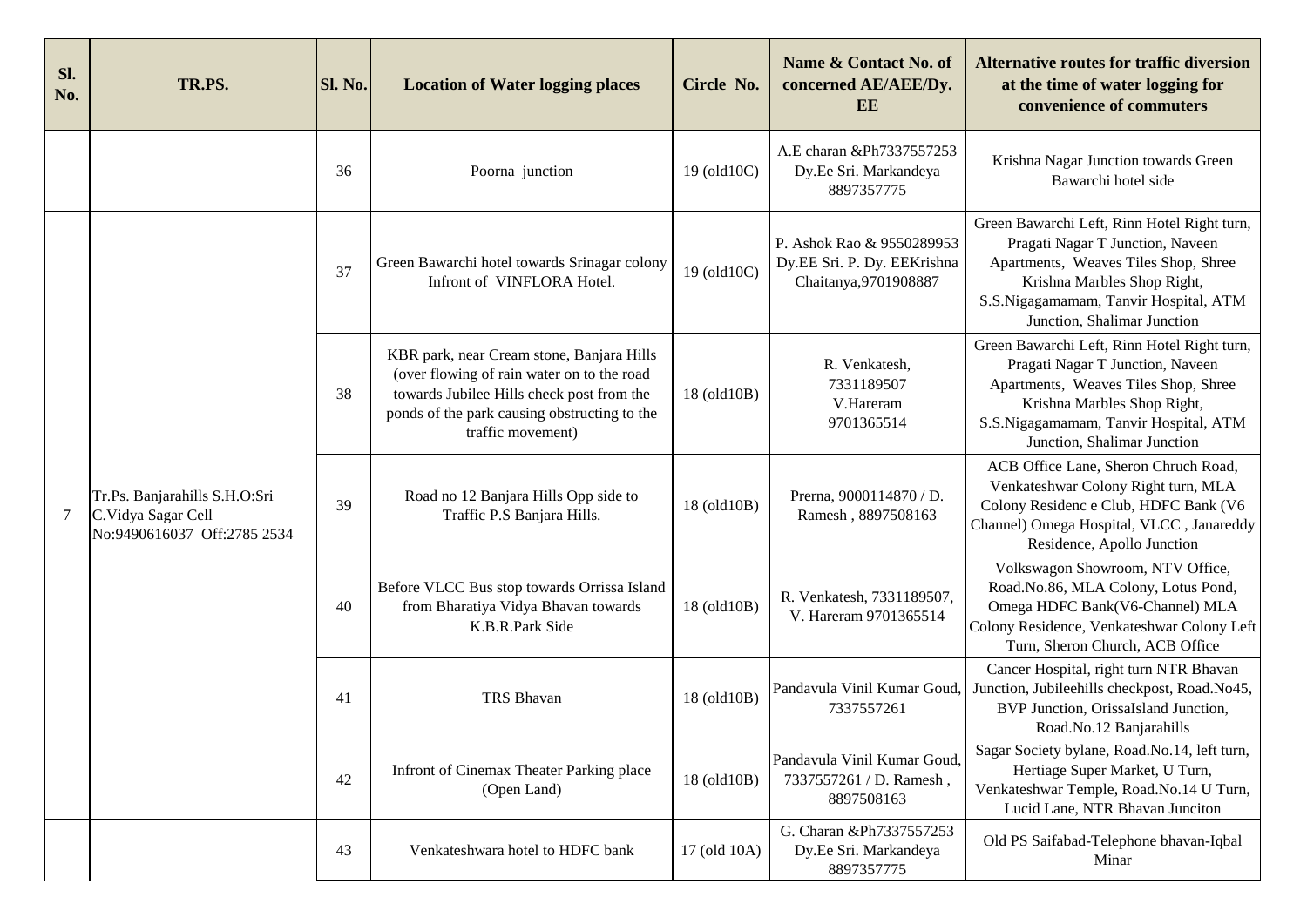| Sl.<br>No. | TR.PS.                                                                 | Sl. No. | <b>Location of Water logging places</b>                         | Circle No.   | Name & Contact No. of<br>concerned AE/AEE/Dy.<br><b>EE</b>                     | <b>Alternative routes for traffic diversion</b><br>at the time of water logging for<br>convenience of commuters                                                                                                                                                                                                                     |
|------------|------------------------------------------------------------------------|---------|-----------------------------------------------------------------|--------------|--------------------------------------------------------------------------------|-------------------------------------------------------------------------------------------------------------------------------------------------------------------------------------------------------------------------------------------------------------------------------------------------------------------------------------|
|            |                                                                        | 44      | Intelligence office New bridge turning,<br>Lakdikapool          | 12 (old 7A)  | Kum. Kolan Manasa, AE,<br>7995079756 / Sri<br>D.Devender, Dy.EE,<br>9701365528 | Old Bridge-Ayodya Junction                                                                                                                                                                                                                                                                                                          |
| 8          | Tr.Ps. Saifabad. S.H.O:Sri<br>Gattumallu Cell No:9490616046            | 45      | Old P S Saifabad Khairtabad                                     | 17 (old 10A) | G. Charan &Ph7337557253<br>Dy.Ee Sri. Markandeya<br>8897357775                 | Telephone Bhavan-Iqbal Minar-<br>Ravindrabharathi                                                                                                                                                                                                                                                                                   |
|            | Off:2785 2492,2028                                                     | 46      | Shadan College, Khairtabad                                      | 17 (old 10A) | G. Charan &Ph7337557253<br>Dy.Ee Sri. Markandeya<br>8897357775                 | VV Statue-Khairathabad Fly over-Necklace<br>Rotary                                                                                                                                                                                                                                                                                  |
|            |                                                                        | 47      | Telugu Talli (Medicity Hospital)                                | 17 (old 10A) | G. Charan &Ph7337557253<br>Dy.Ee Sri. Markandeya<br>8897357775                 | Telugu Thalli-Adarsh Nagar-PCR                                                                                                                                                                                                                                                                                                      |
|            |                                                                        | 48      | infront of IMAX theater                                         | 17 (old 10A) | G. Charan &Ph7337557253<br>Dy.Ee Sri. Markandeya<br>8897357775                 | Necklace rotary - NTR marg - Telugu Talli                                                                                                                                                                                                                                                                                           |
|            |                                                                        | 49      | King Koti X Road.                                               | $14$ (old 8) | Sri. Vijay AEE 9000114728<br>Sri. K. Venkatanarayana<br>9701111524             | 1. The commuters coming from Tajmahal<br>towards king koti can go through either<br>Fernadaz hospital lane or through KG<br>apartment lane and joins the roads<br>towards Ramkoti, Kamineni hospital, and<br>C.P.Office road.<br>2. The commuters coming from c.p. office<br>road can be diverted towards Basheerbagh<br>temple BJR |
| 9          | Tr.Ps. Abids S.H.O:Sri Srikanth<br>Cell No:9490616176 Off:2785<br>2450 | 50      | Near BJP office, Nampally                                       | 12 (old 7A)  | Kum. Kolan Manasa,<br>7995079756                                               | from Gandhi Bhvan road to BJP office<br>towards MJ market road to Abids. from<br>Abids towards Nampally and then proceeds<br>either M.J.Marekt side or to Nampally,<br>lakdikapool side.                                                                                                                                            |
|            |                                                                        | 51      | NEAR KLK BUILDING TOWARDS RED<br>ROASE OPP; UDAY OMNI HOSPITAL; | $14$ (old 8) | Sri. Vijay AEE 9000114728<br>Sri. K. Venkatanarayana<br>9701111524             | From PCR can be diverted towards BJR or<br>towards Nampally Rd.                                                                                                                                                                                                                                                                     |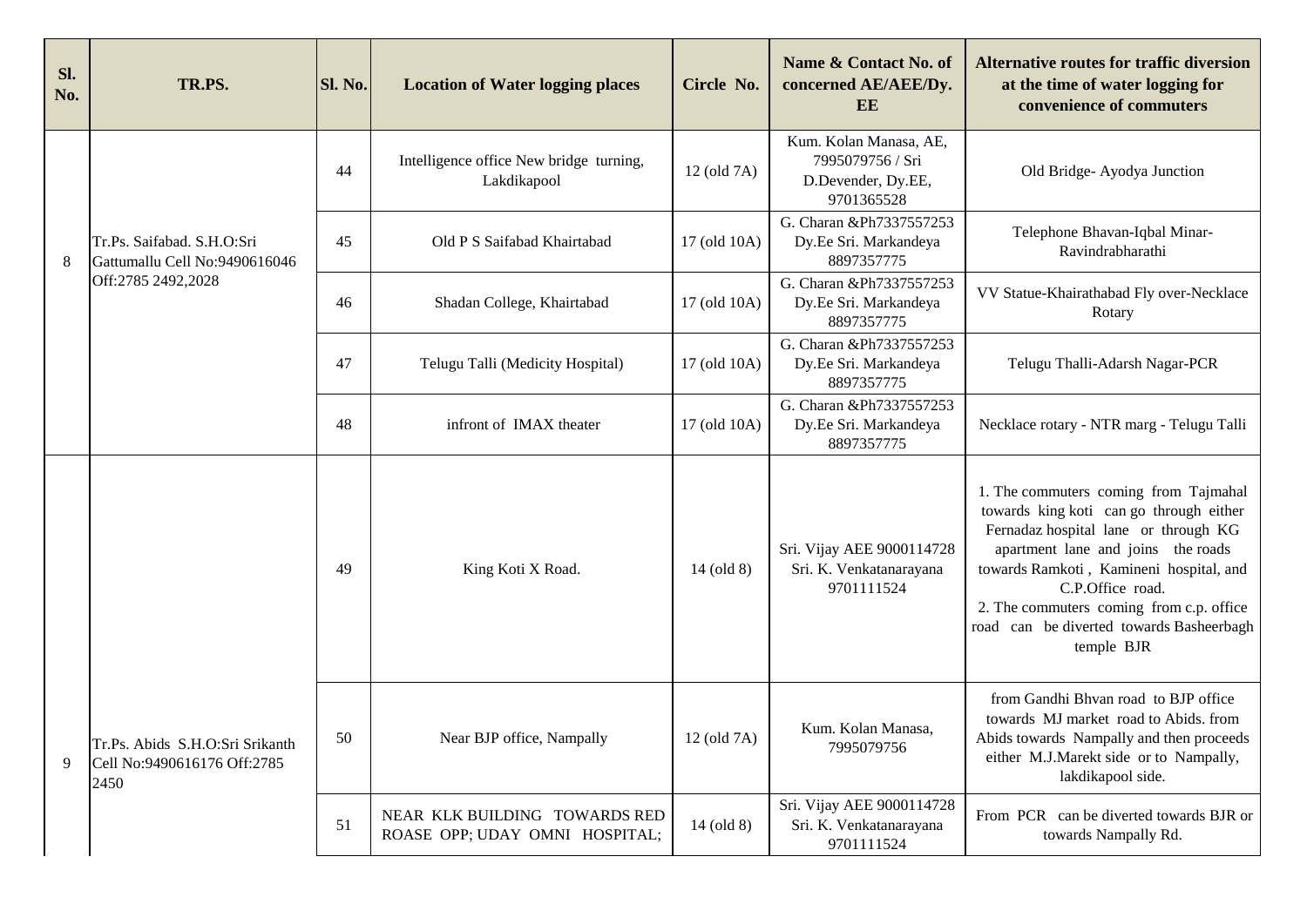| Sl.<br>No. | TR.PS.                                                    | Sl. No. | <b>Location of Water logging places</b>                                             | Circle No.   | Name & Contact No. of<br>concerned AE/AEE/Dy.<br><b>EE</b>         | <b>Alternative routes for traffic diversion</b><br>at the time of water logging for<br>convenience of commuters                                                             |
|------------|-----------------------------------------------------------|---------|-------------------------------------------------------------------------------------|--------------|--------------------------------------------------------------------|-----------------------------------------------------------------------------------------------------------------------------------------------------------------------------|
|            |                                                           | 52      | NIZAM LAW COLLEGE UP TO<br><b>BASHEERBAGH TEMPLE; WATER</b><br><b>LOGGING PLACE</b> | 14 (old 8)   | Sri. Vijay AEE 9000114728                                          | 1. The commuters coming from c.p. office<br>road can be diverted towards Basheerbagh<br>temple BJR.<br>2. From King Koti can go towards CP office<br>through Baha café lane |
|            |                                                           | 53      | <b>Near BJR Statue</b>                                                              | 14 (old 8)   | Sri. Vijay AEE 9000114728<br>Sri. K. Venkatanarayana<br>9701111524 | No alternative route required, traffic move<br>freely                                                                                                                       |
|            |                                                           | 54      | Opp Axis Bank, near Cafe Bhar                                                       | 16 (old 9B)  | Ch. Swehta Sri A.E. -<br>7995007435                                | Cafe Bhar- NCC lane-Nizam College Lane-<br>Basheerbagh                                                                                                                      |
|            |                                                           | 55      | Near Lokayutha office, Basheerbagh                                                  | $14$ (old 8) | Sri. Vijay AEE 9000114728<br>Sri. K. Venkatanarayana<br>9701111524 | CP office- Matha Temple-BJR- Fly Over<br>B/Bagh-Liberty                                                                                                                     |
|            |                                                           | 56      | Near swadish hotel, Basheerbagh                                                     | 16 (old 9B)  | Ch. Swehta A.E. -7995007434                                        | Cafe Bhar- NCC lane-Nizam College Lane-<br>Basheerbagh                                                                                                                      |
|            |                                                           | 57      | Telugu Academy                                                                      | 16 (old 9B)  | Ch. Swehta A.E. -7995007434                                        | Vittalwadi- Venkateshwar Apartment- Canera<br><b>Bank-Cemetery</b>                                                                                                          |
|            |                                                           | 58      | Hyderguda petrol pump                                                               | 16 (old 9B)  | Ch. Swehta A.E. -7995007434<br>Dy.EE. Sundeep 9701365505           | Cementry- Eden Gurden- King Koti-<br>Basheerbagh                                                                                                                            |
| 10         | Tr.Ps. Narayanguda S.H.O:Sri<br>Balaji Cell No:9490616018 | 59      | Narayanaguda x roads to Rathnabhavan Hotel                                          | 16 (old 9B)  | Ch. Swehta A.E. -7995007434                                        | Street No-9- Narayanguda fly over                                                                                                                                           |
|            | Off:2785 2351                                             | 60      | Street no 6 KFC                                                                     | 16 (old 9B)  | Ch. Swehta A.E. -7995007434                                        | Y junction-Telgu acadamy- street no-16-<br>Himayathnagar Road                                                                                                               |
|            |                                                           | 61      | <b>Galaxy Hotels</b>                                                                | 16 (old 9B)  | Ch. Swehta A.E. -7995007434                                        | Urdhuhall Lane-St pouls School- St No.18-<br>Himayathnagar road                                                                                                             |
|            |                                                           | 62      | CP office towards Café Bahar Hotel.                                                 | 16 (old 9B)  | Ch.Swetha Sri<br>-7995007435<br>9618613047                         | Cafe Bhar- NCC Lane- Nizam College-<br>Basheerbagh - Liberty                                                                                                                |
|            |                                                           | 63      | Narayanaguda fly over down (due to road<br>damage)                                  | 16 (old 9B)  | Mohd Fareed<br>7995007410                                          | Street No.9- Narayanaguda X roads- Babatent<br>House- Crown cafe side.                                                                                                      |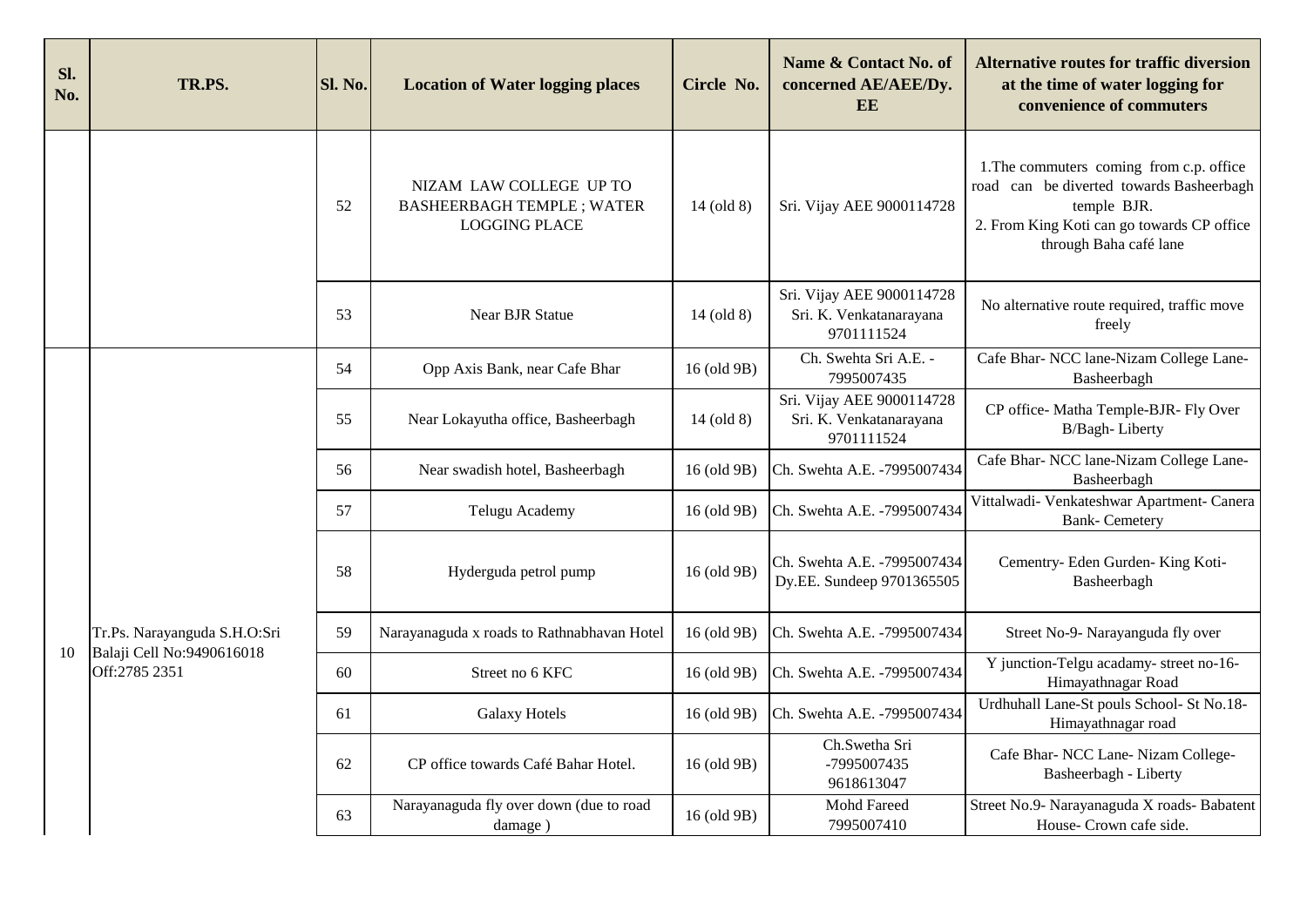| Sl.<br>No. | TR.PS.                                                                            | Sl. No. | <b>Location of Water logging places</b>                | Circle No.       | Name & Contact No. of<br>concerned AE/AEE/Dy.<br>EE                           | <b>Alternative routes for traffic diversion</b><br>at the time of water logging for<br>convenience of commuters                                                                                                                                                                       |
|------------|-----------------------------------------------------------------------------------|---------|--------------------------------------------------------|------------------|-------------------------------------------------------------------------------|---------------------------------------------------------------------------------------------------------------------------------------------------------------------------------------------------------------------------------------------------------------------------------------|
|            |                                                                                   | 64      | Rajmohalla Darga                                       | 16 (old 9B)      | Ch.Swetha Sri<br>-7995007435                                                  | YMCA- Venkateshwar colony- Padmashalee<br>bhavan-Rajmohalla-Kachiguda                                                                                                                                                                                                                 |
|            |                                                                                   | 65      | Street No.5, Himayath Nagar                            | 16 (old 9B)      | Ch.Swetha Sri<br>-7995007435                                                  | Urdhuhall Lane-St pouls School-St No.18-<br>Himayathnagar road                                                                                                                                                                                                                        |
| 11         | Tr.Ps. Chikkadpally S.H.O:Sri<br>N.B. Ratnam, Cell No:9490616099<br>Off:2785 3576 | 66      | MRO office, Lower Tank Bund                            | 15 (old 9A)      | Sri G. Parvathalu<br>7995079798<br>Sri A. Laxminarayana, Dy. EE<br>9704456845 | Vartha Lane, Dharna Chowk, Indira park                                                                                                                                                                                                                                                |
|            |                                                                                   | 67      | Metro Line near Raja Deluxe theatre                    | 15 (old 9A)      | Kum. M. Ashwini<br>7337557256                                                 | Towards Ram Nagar                                                                                                                                                                                                                                                                     |
|            | Tr.Ps. Falaknuma S.H.O:Sri<br>Narender Cell No:9490616072                         | 68      | Engine Bowli X road                                    | $10$ (old $5B$ ) | Sri Naveen Kumar<br>7995009099<br>Sri M Venkatesharlu, Dy.EE<br>99899 30389   | (Towards Shalibanda) - Engine bowli -<br>Goshala - Shamsheergunj - Aliyabad -<br>Shalibanda                                                                                                                                                                                           |
| 12         |                                                                                   | 69      | Old Chandrayangutta                                    | $9$ (old $4C$ )  | Sri M A Haq<br>7995064692                                                     | 1.(Towards MBNR) - Phoolbagh -<br>Keshavagiri post office - Keshavagiri<br>'Y'junction - MBNR'X'roads                                                                                                                                                                                 |
|            | Off;2785 4762                                                                     | 70      | <b>MBNR X road</b>                                     | $9$ (old $4C$ )  | Sri M A Haq<br>7995064692                                                     | (Old Gutta Towards MBNR) - Old Gutta -<br>Keshavagiri'Y'jun - MBNR'X'roads                                                                                                                                                                                                            |
|            |                                                                                   | 71      | Royal sea Hotel, Santsoh Nagar,                        | $6$ (old $4A$ )  | Sri Syed Tahseen Hashmi<br>9963550427                                         | 1.(Towards DMRL) -Pisalbanda -Midhani<br>depot -DRDO township -DMRL - IS Sadan                                                                                                                                                                                                        |
|            |                                                                                   | 72      | Hashamabad                                             | $9$ (old $4C$ )  | Sri M A Haq<br>7995064692                                                     | No Alternate route                                                                                                                                                                                                                                                                    |
|            |                                                                                   | 73      | Dabirpura Kaman towards Landing of<br>Dabirpura Bridge | $6$ (old $4A$ )  | Baji Shahed Khan<br>9849906762<br>M.V Radhika 8008102048                      | 1. Traffic Coming from chanchalguda to<br>Dabirpura Kaman- Will be diverted towards<br>Chanchalguda,<br>Azampura, Noor Khan Bazar.<br>2. From Dabirpura towards Chanchalguda will<br>be diverted from Etebar Chowk, Yakutpura,<br>Maddanapet, & Bibi Bazar, Talab Katta, I.S<br>Sadan |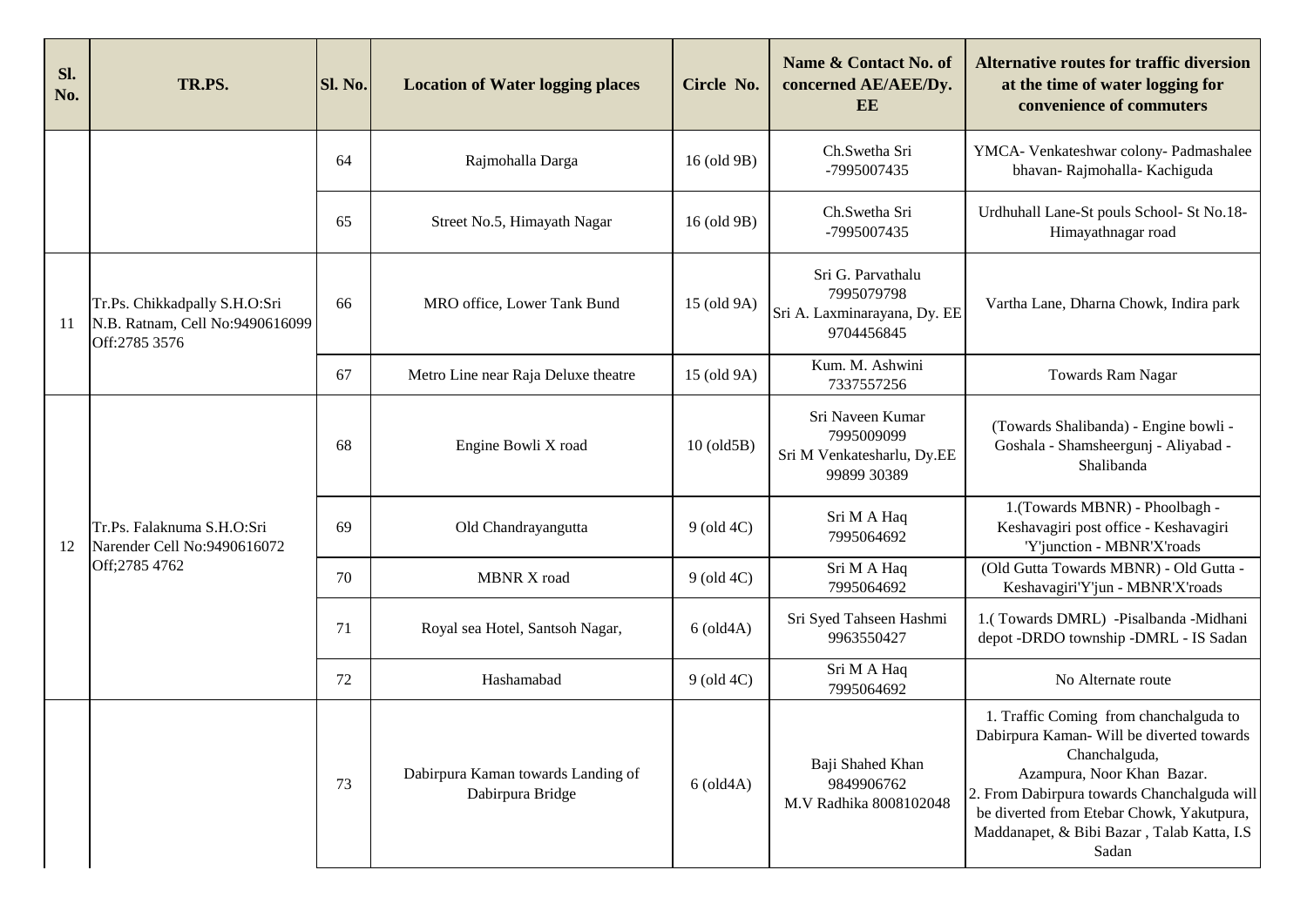| Sl.<br>No. | TR.PS.                                                                                 | Sl. No. | <b>Location of Water logging places</b>                               | Circle No.      | Name & Contact No. of<br>concerned AE/AEE/Dy.<br>EE                                                | <b>Alternative routes for traffic diversion</b><br>at the time of water logging for<br>convenience of commuters                                                                                                                                                                                                                                                     |
|------------|----------------------------------------------------------------------------------------|---------|-----------------------------------------------------------------------|-----------------|----------------------------------------------------------------------------------------------------|---------------------------------------------------------------------------------------------------------------------------------------------------------------------------------------------------------------------------------------------------------------------------------------------------------------------------------------------------------------------|
| 13         | Tr.Ps. Mirchowk S.H.O:Sri Nara<br>Hari, Cell No:9490616048<br>Off;27854987             | 74      | Champapet (Opposite D- Mart<br>Indian Petrol Pump)                    | 4 (old 3B)      | 1), Sri. Vasam Prasad,<br>Dy.E.E.(Housing)<br>7995079781<br>2) Sri.A.Narasimha Rao,<br>A.E(Housing | 1. traffic Coming from I.S. Sadan towards<br>Champapet will be diverted through<br>I.S.Sadan, Santosh Nagar, Yadagiri Theatre,<br>DMRL X Road Left Turn, Gayatri Nagar X<br>Road, Sagar Ring Road.<br>2. traffic Coming from champapet towards<br>I.S.Sadan will be diverted from champapet<br>village, new maruti nagar, DMRL X Road,<br>Santosh Nagar, I.S.Sadan. |
|            |                                                                                        | 75      | S. J Rotary towards APAT Junction                                     | $6$ (old $4A$ ) | G. Mallikarjun 9989930456<br>M.V Radhika 8008102048                                                | S.J Rotary , QQUDA Office, Noor Khan<br>Bazar GroundBalshetty Ground towards<br><b>APAT</b>                                                                                                                                                                                                                                                                         |
| 14         | Tr.Ps. Bahadurpura S.H.O: Sri<br>Srinivas Cell No:9490157547<br>Off:2785 3566          | 76      | Puranapool Greave yard                                                | $9$ (old $5A$ ) | Tirupathi<br>9703879465                                                                            | puranapul X road -Ziyaguda New road -Ring<br>road -Attapur- Kishanbagh - Bahadurpura x<br>road                                                                                                                                                                                                                                                                      |
|            |                                                                                        | 77      | Hasan Nagar                                                           | 11 $(old 6)$    | Prashanth<br>7331151746                                                                            | Hasan nagar Colony-Mir alam cheruvu road-<br>Police check post Hasan nagar-shastripuram                                                                                                                                                                                                                                                                             |
|            |                                                                                        | 78      | Near ENT hospital, Bank Street                                        | $14$ (old 8)    | Sri. G. Murali 9704405710                                                                          | Diverted towards 94 Bus stop lane                                                                                                                                                                                                                                                                                                                                   |
| 15         | Tr.Ps. Sultan Bazar S.H.O:Sri Md.<br>Munawar Cell No:9490616752<br>Off:2785 4988, 4767 | 79      | <b>Near Central Bus Station</b>                                       | 14 (old 8)      | Mahender A.E mobile<br>7995007400                                                                  | From Gowliguda - Ram Mandir - Puthlibowli<br>For heavy vehicles like Buses from CBS-SJ<br>Bridge - Afzalgunj - SA Bazar - MJ Market                                                                                                                                                                                                                                 |
|            |                                                                                        | 80      | Bademiya Petrol pump                                                  | $14$ (old 8)    | Mahender A.E mobile<br>7995007400                                                                  | Diverted towards Shanker Sher Hotel                                                                                                                                                                                                                                                                                                                                 |
|            |                                                                                        | 81      | Opp Samsung showroom to City life Furniture<br>shop, Nalgonda'X'roads | $6$ (old $4A$ ) | G. Mallikarjun 9989930456                                                                          | Charmas-Akberbagh-Fire Station -Nalgonda<br>X road. Or Charmas-Akberbagh-Fire Station-<br>Jail Dabirpura-S.J.Rotary.                                                                                                                                                                                                                                                |
|            |                                                                                        | 82      | Infront of Malakpet L&O PS.                                           | $6$ (old $4A$ ) | Baji Shahed Khan<br>9849906762<br>M.V Radhika 8008102048                                           | Service Road from T.V. Tower to Saleem<br>Nagar                                                                                                                                                                                                                                                                                                                     |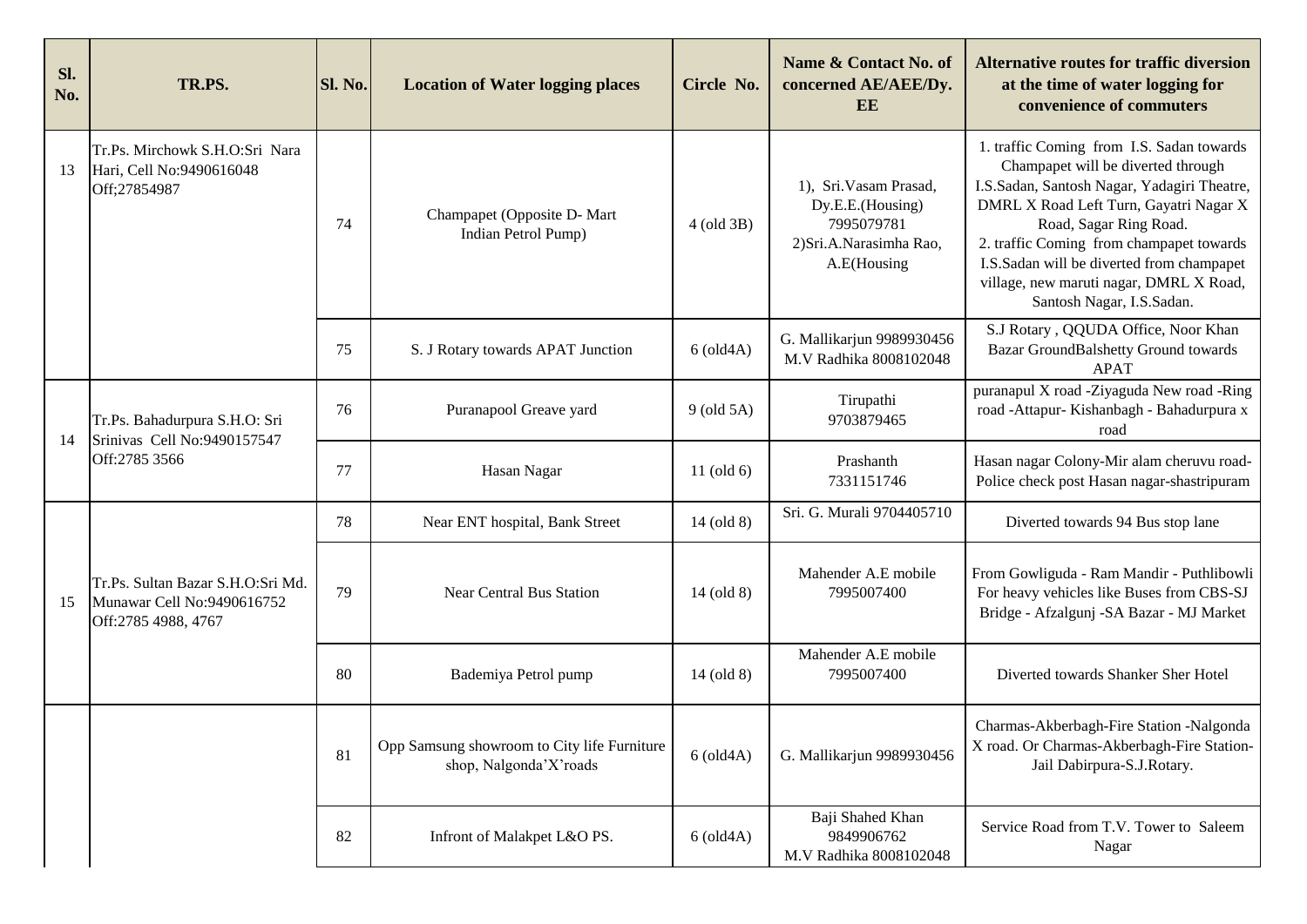| Sl.<br>No. | TR.PS.                                                                                                           | Sl. No. | <b>Location of Water logging places</b>                         | Circle No.      | Name & Contact No. of<br>concerned AE/AEE/Dy.<br>EE | <b>Alternative routes for traffic diversion</b><br>at the time of water logging for<br>convenience of commuters |
|------------|------------------------------------------------------------------------------------------------------------------|---------|-----------------------------------------------------------------|-----------------|-----------------------------------------------------|-----------------------------------------------------------------------------------------------------------------|
|            |                                                                                                                  | 83      | At starting of Moosarambagh Moosi Bridge<br>and on the bridge.  | $6$ (old $4A$ ) | Jameel Shaik<br>8897507847                          | Petrol pumnp, Meharaj Hotel, Golnaka new<br>bridge, Nimboliadda.                                                |
|            |                                                                                                                  | 84      | Classic ice cream to opp Orient medicals<br>Malakpet" junction. | $6$ (old $4A$ ) | Jameel Shaik<br>8897507847                          | Malakpet T Junction, Hyderabad<br>Race club-Reliance Digital.                                                   |
| 16         | Tr.Ps. Malakpet S.H.O:Sri<br>K. Venkat Reddy Cell                                                                | 85      | Opp Shiva Ganga Theatre, Gaddiannaram                           | 5 (old 3C)      | K.Praveen Kumar,<br>9000115043                      | Raghavendedra Tiffen Center, SBH Colony,<br>Saidabad                                                            |
|            | No:9490616025 Off:2785 4795                                                                                      | 86      | Malakpet T junction                                             | $6$ (old $4A$ ) | Sri. J. Uday Kumar<br>9700439169                    | Charmas - Akberbagh-Fire Station-<br>Chanchalguda-Dabirpura--S.J.Rotary                                         |
|            |                                                                                                                  | 87      | Akshya Hoyel                                                    | $6$ (old $4A$ ) | Sri. J. Uday Kumar<br>9700439169                    | Charmas - Akberbagh-Fire Station-Nalgonda<br>X road                                                             |
|            |                                                                                                                  | 88      | Bajaj Electronic show room Malakpet main<br>road                | $6$ (old $4A$ ) | Sri. J. Uday Kumar<br>9700439169                    | Charmas - Akberbagh-Fire Station-Nalgonda<br>X road                                                             |
|            |                                                                                                                  | 89      | RTA Moosarambagh                                                | $6$ (old $4A$ ) | Jameel Shaik<br>8897507847                          | Saleem Nagar - Back side sub lane of RTA                                                                        |
| 17         | Tr.Ps. Nallakunta Sri. K. Rajendra<br>Kulkarni Cell No:9490616316<br>Off:2785 3810 Cell No. of SHO<br>9490616238 | 90      | Railway Degree Collage                                          | 29 (old18B)     | Sri. Prashanth<br>7331189503                        | No alternative route required, traffic move<br>freely                                                           |
|            |                                                                                                                  | 91      | Hotel pizza & Bakers near Vidya nagar                           | 15 (old 9A)     | Sri V. Thirumal Kumar<br>7995009124                 | No alternative route required, traffic move<br>freely                                                           |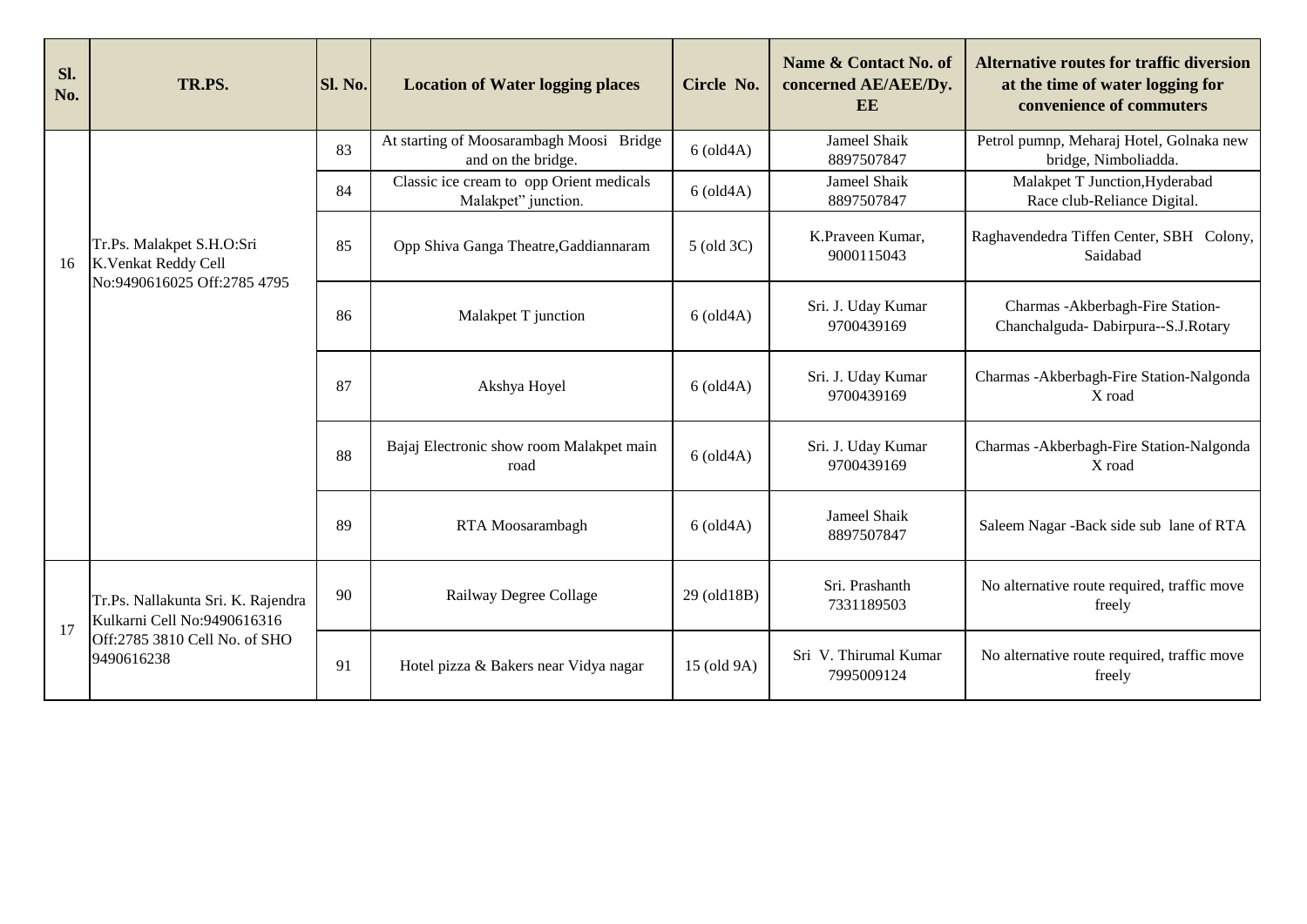| Sl.<br>No. | TR.PS.                                                                          | Sl. No. | <b>Location of Water logging places</b>              | Circle No.   | Name & Contact No. of<br>concerned AE/AEE/Dy.<br>EE           | <b>Alternative routes for traffic diversion</b><br>at the time of water logging for<br>convenience of commuters                                                                                                                                                                                                                                                                                                                                                                                                   |
|------------|---------------------------------------------------------------------------------|---------|------------------------------------------------------|--------------|---------------------------------------------------------------|-------------------------------------------------------------------------------------------------------------------------------------------------------------------------------------------------------------------------------------------------------------------------------------------------------------------------------------------------------------------------------------------------------------------------------------------------------------------------------------------------------------------|
|            |                                                                                 | 92      | Road No.6, Amberpet                                  | 16 (old 9B)  | Santosh A.E. 9701365525                                       | 1. (from tilak nagar to Ali café x road) Tilak<br>nagar x road - Bathukammakunta - Qadribagh<br>lane - Amberpet & Ali café<br>$2.$ (from<br>golnaka to Ramanthapur) Golnaka x road -<br>Golnaka new bridge - left turn - Zindatilismath<br>road - Ali cafe - left turn amberpet &<br>ramanthapur.<br>3. (from road<br>no.6 to tilak nagar) Road No.6 - U turn at<br>Vision 40 - left turn at SBI tulsi nagar branch<br>& Tilak nagar.<br>4. (from<br>amberpet to tilak nagar) the commuters will<br>move straight |
| 18         | Tr.Ps. Kachiguda S.H.O:Sri<br>Chandra Kumar Cell<br>No:9490616084 Off:2785 4772 | 93      | In front of Amberpet L&O P.S                         | 16 (old 9B)  | Santosh A.E. 9701365525                                       | 1. (from amberpet t junction to ali café x road)<br>Road No: 6 - Zindatilismath Road - D-Mart -<br>Ali Café X road                                                                                                                                                                                                                                                                                                                                                                                                |
|            |                                                                                 | 94      | Syndicate Bank beside J.D. Electronics               | 16 (old 9B)  | K.Upendra<br>7995007436                                       | 1. (from syndicate bank to Amberpet) Fever<br>hospital - left turn - Tilak Nagar -<br>Bathukammakunta - Qadribagh lane &<br>Amberpet                                                                                                                                                                                                                                                                                                                                                                              |
|            |                                                                                 | 95      | Tilaknagar junction free left near Hero show<br>room | 16 (old 9B)  | K.Upendra<br>7995007436                                       | Mahesh Pan shop - right turn - Muthyalamma<br>Temple - Golnaka compound - Golnaka x<br>road left turn                                                                                                                                                                                                                                                                                                                                                                                                             |
|            |                                                                                 | 96      | Nimboli adda                                         | 16 (old 9B)  | Mohd Fareed<br>7995007410                                     | 1. (towards Kachiguda railway station) from<br>chaderghat x road - Ganesh temple - DMHS<br>Ramkote & Kachiguda X road<br>2. (towards amberpet / Uppal) Chaderghat<br>cause way - Malakpet Cause way - T.V.<br>Tower - Ali Cafe X road - Amberpet & Uppal                                                                                                                                                                                                                                                          |
| 19         | Tr.Ps. Goshamahal S.H.O:Sri<br>K.Srinivas Cell No:9490616057<br>Off:2785 4768   | 97      | Puranapool, Gandhi Chowk                             | $14$ (old 8) | Bhargavi A.E 7331189504<br>Sri. SK. Nurul Ahmed<br>9704670182 | Puranapool, Puranapool Darwaza, Petlaburz,<br>City college, towards Delhi Gate (or)<br>M.J.Bridge                                                                                                                                                                                                                                                                                                                                                                                                                 |
|            |                                                                                 | 98      | M.J. Market in front of Bilal Ice cream              | 14 (old 8)   | G. Murali 8688742654                                          | No alternative route required, traffic move<br>freely                                                                                                                                                                                                                                                                                                                                                                                                                                                             |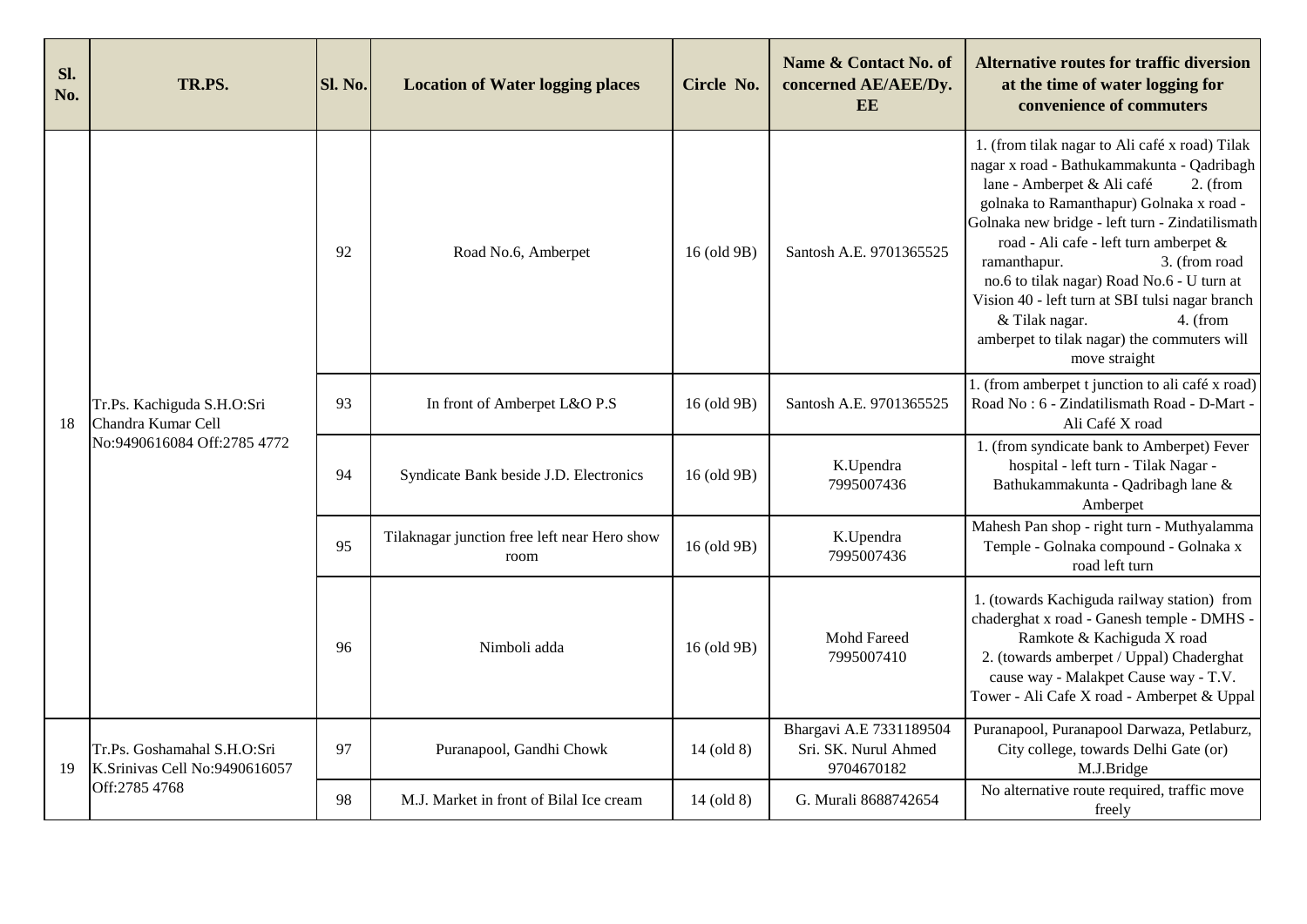| Sl.<br>No. | TR.PS.                                                                                         | Sl. No. | <b>Location of Water logging places</b>              | Circle No.       | Name & Contact No. of<br>concerned AE/AEE/Dy.<br>EE                            | <b>Alternative routes for traffic diversion</b><br>at the time of water logging for<br>convenience of commuters                             |
|------------|------------------------------------------------------------------------------------------------|---------|------------------------------------------------------|------------------|--------------------------------------------------------------------------------|---------------------------------------------------------------------------------------------------------------------------------------------|
|            |                                                                                                | 99      | Taxi Stand (Nampally)                                | 12 (old 7A)      | Kum. Kolan Manasa, AE,<br>7995079756 / Sri<br>D.Devender, Dy.EE,<br>9701365528 | via. Taj Island, Ek Minar, Railway station<br>Nampally ingate, Durga Bhavan chapel road,<br>Assembly.                                       |
| 20         | Tr.Ps. Nampally S.H.O:Sri Balaji,<br>Cell No:9490616176 Off:2785<br>2024,2490                  | 100     | <b>Ek Minar Diversion</b>                            | 12 (old 7A)      | Kum. Kolan Manasa, AE,<br>7995079756 / Sri<br>D.Devender, Dy.EE,<br>9701365528 | Via Railway station Nampally ingate, Durga<br>Bhavan chapel road, Assembly.                                                                 |
|            |                                                                                                | 101     | PCR X Road, Nampally                                 | 14 (old 8)       | Sri. Vijay AEE 9000114728                                                      | Ayakar Bhavan - Basheerbagh-Nizam College-<br>BJR Statue right turn AR Petrol pump                                                          |
|            |                                                                                                | 102     | In front of Brilliant Grammar School, near<br>NMDC.  | 12 (old 7A)      | Sri A. Ravi, AE, 9959226569<br>/ D.Devender, Dy.EE,<br>9701365528              | NMDC - Labour Adda - Kailash Nagar - Asif<br>Nagar Road - Mehdipatnam                                                                       |
|            |                                                                                                | 103     | Near pillar No.2 & 3 Humayun Nagar.                  | 12 (old 7A)      | Sri A. Ravi, AE, 9959226569<br>/ D.Devender, Dy.EE,<br>9701365528              | NMDC - Labour Adda - Kailash Nagar - Asif<br>Nagar Road - Mehdipatnam<br>Azizia Masjid-Humayun Nagar- Vijay Nagar<br>Colony-Masab Tank      |
|            |                                                                                                | 104     | Near Pillar No.23, besides defence boundary<br>wall. | 12 (old 7A)      | Sri Vithoba, 7013073062                                                        | St Anns College - Ayodya Nagar Colony -<br>Kings Furniture - Reti Bowli                                                                     |
|            |                                                                                                | 105     | Mehdipanam near Chilla.                              | 12 (old 7A)      | Sri A. Ravi, AE, 9959226569<br>/ D.Devender, Dy.EE,<br>9701365528              | Humayun Nagar - Meraj X Road - Azra<br>School - VN Colony - Mallepally                                                                      |
|            | Tr.Ps. Asif Nagar S.H.O:Sri<br>CH.Y.Srinivas Kumar Cell<br>No:9490616060 Off:2785<br>2023,2496 | 106     | Meraj café to Chilla Road.                           | $12$ (old $7A$ ) | Sri A. Ravi, AE, 9959226569<br>/ D.Devender, Dy.EE,<br>9701365528              | Humayun Nagar - Rythy Bazar -<br>Mehdipatnam                                                                                                |
| 21         |                                                                                                | 107     | Labour adda Vijayanagar Colony.                      | 12 (old 7A)      | Sri A. Ravi, AE, 9959226569<br>/ D.Devender, Dy.EE,<br>9701365528              | Andhra Bank - Asif Nagar MRO office<br>(A/Nagar) - Ravindra Bharathi School -<br>Mallepally X Road - Asif Nagar Road -<br>Mehdipatnam       |
|            |                                                                                                | 108     | Asifnagar X Roads near Petrol Bunk.                  | 12 (old 7A)      | Sri A. Ravi, AE, 9959226569<br>/ D.Devender, Dy.EE,<br>9701365528              | Mallepally - Ravindra Bharathi School - MRO<br>Office (A/ Nagar) - Vijay Nagar Colony -<br>Kailash Nagar - Asif Nagar Road -<br>Mehdipatnam |